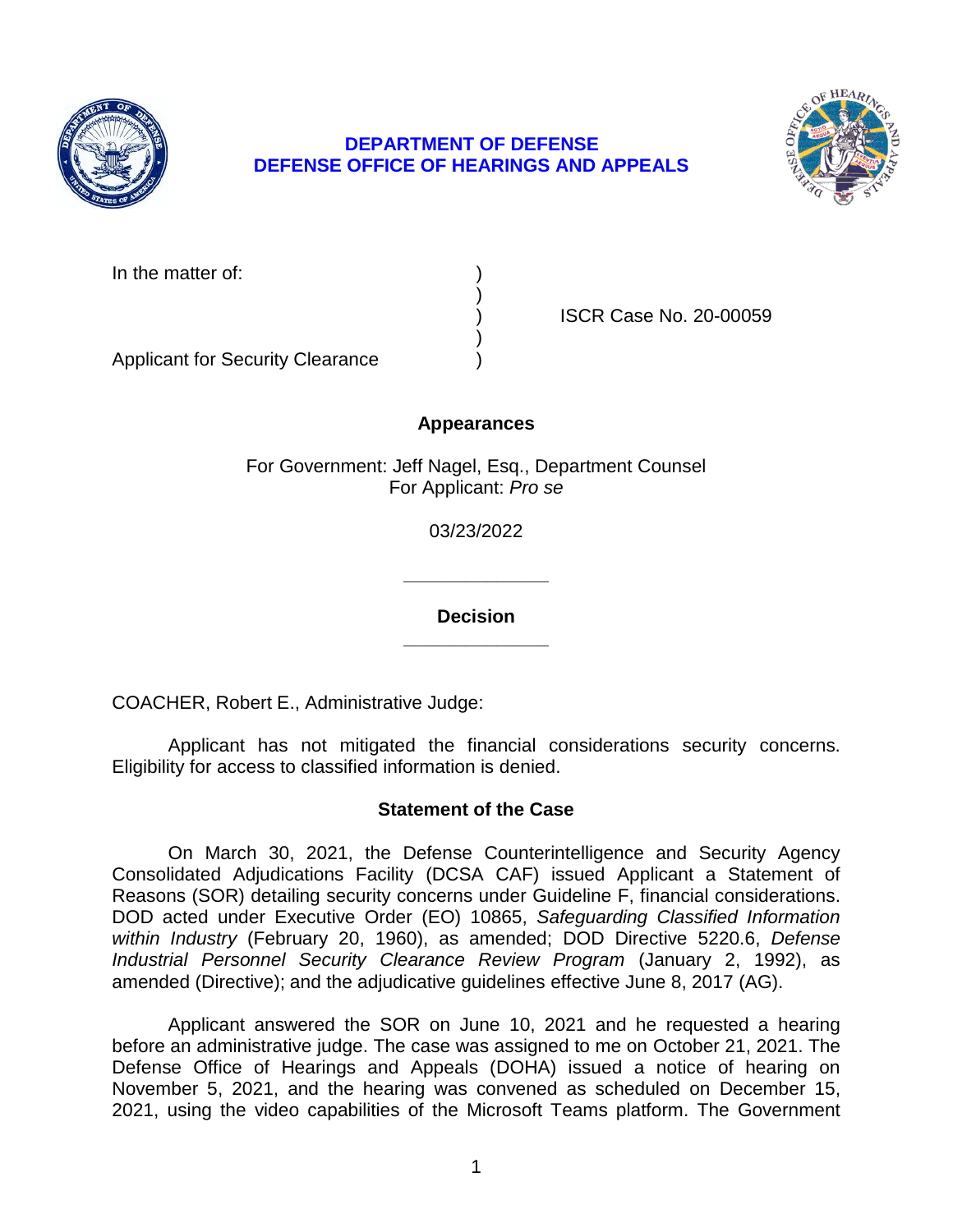offered exhibits (GE) 1 through 3, which were admitted into evidence without objection. The Government's exhibit list was marked as a hearing exhibit (HE I). Applicant January 13, 2022, to allow him to submit additional evidence. He submitted AE A (attachments A-1, B-1 to B-3, C), which were admitted without objection. DOHA testified, but did not offer any exhibits at his hearing. The record was kept open until received the hearing transcript (Tr.) on December 30, 2021.

#### **Findings of Fact**

 Applicant denied all the SOR allegations with explanations. After a review of the pleadings and evidence, I make the following findings of fact.

 Applicant is a 61-year-old employee of a defense contractor. He began working for his current employer in March 2015. From 1994 to 2015, he worked for a different defense contractor before he was laid off in February 2015. He is a contract specialist. He has held a security clearance for 38 years. His higher education includes an associate's, a bachelor's, and two master's degrees. He is married (since 1993) and has one adult daughter. (Tr. at 6, 20, 22-23, 25; GE 1)

 state taxes, and that he failed to timely file his 2017-2019 federal and state tax returns. The SOR alleged that Applicant failed to timely pay his 2016-2019 federal and (SOR ¶¶ 1.a-1.d).

 While Applicant denied the allegations in his SOR answer, he previously admitted the allegations in his 2020 SCA. Specifically, he admitted that he failed to timely file his 2016-2019 federal and state tax returns and that he failed to pay the taxes owed for each of those years to both the state and the federal governments. He confirmed these admissions about his tax delinquencies when he spoke to a defense investigator in May 2020 during his background investigation. Applicant explained that he failed to file his 2016 returns because he was required to provide documentation to support his health savings account (HSA) deductions and he claimed he could not find the paperwork so he did not file that year's return. This led to a snowball effect on his 2017-2019 returns, which he did not timely file because he had not filed his 2016 assistance. He also stated that he did not give the time and priority to working his taxes. He rationalized that because he was having taxes withheld from his paycheck he was satisfying his tax requirement even if he was not filing his returns on time. (Tr. 22-23, returns. At that time, he was preparing his taxes himself without professional 28; GE 1-2)

 Applicant claims he began working with a tax preparation firm (TPF) in December 2020 to resolve his tax problems. He provided documentation for some of the results from his work with the TPF, but several questions remain open. He testified that all of his 2016-2019 federal and state tax return were filed. However, he failed to provide any documentation of the filing of those returns, either by providing copies of the actual returns or by providing tax transcripts from the IRS or state tax authority. (Tr. 21; AE A) He provided the following: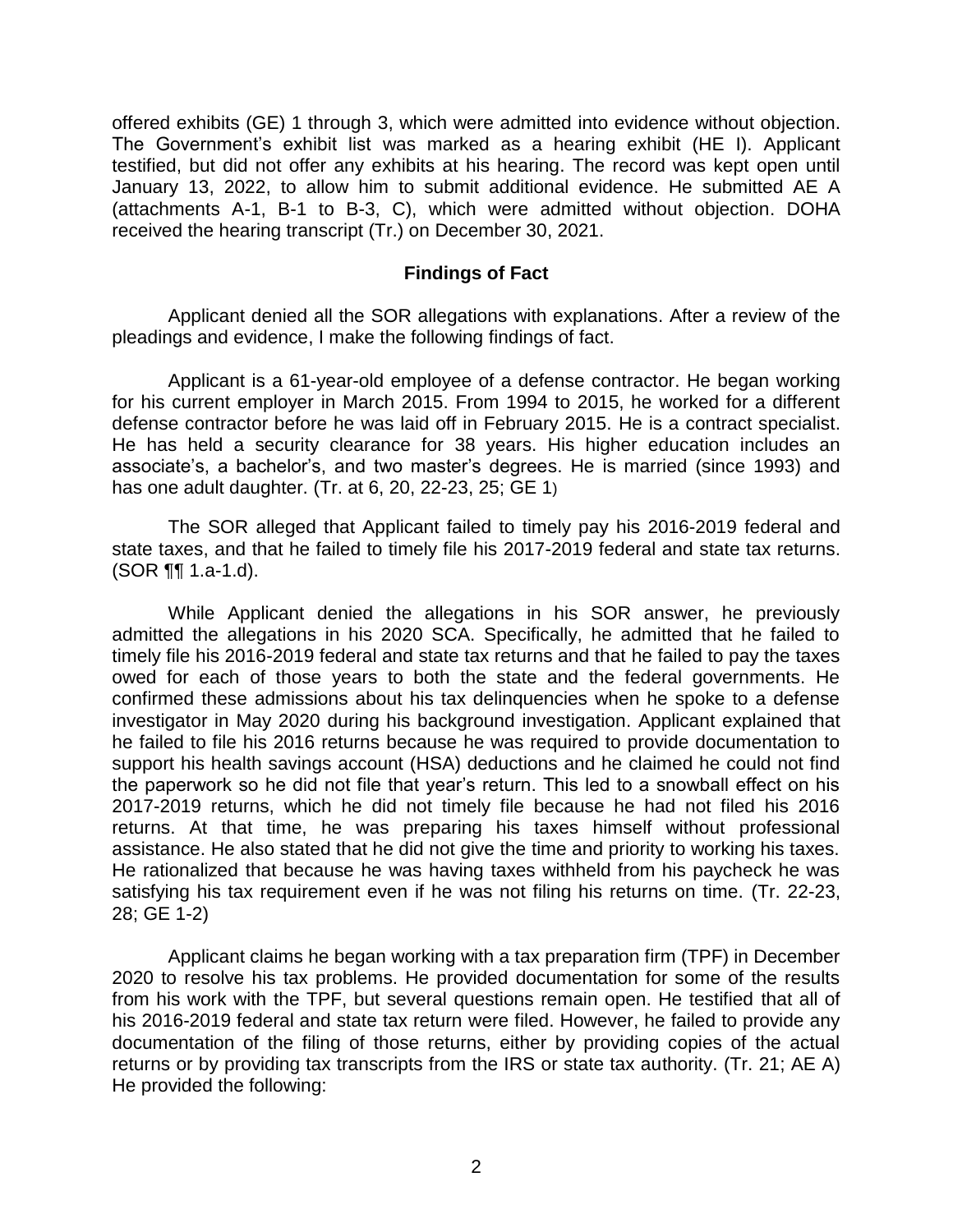(1) a receipt from his state tax authority showing that on January 22, 2022, he paid \$11,407 toward his 2018 state tax debt. (*See* AE A, attachment B-1, Ex. 2) (There is no information about whether this amount paid satisfied the entire debt);

(2) a receipt from his state tax authority showing that on January 26, 2022, he paid \$1,733 toward his 2021 state tax debt. (This debt was not alleged in the SOR) (*See* AE A, attachment B-1, Ex. 3);

(3) a receipt from the IRS showing that on July 23, 2021, he paid \$5,541 toward his 2016 federal tax debt. (*See* AE A, attachment B-2, Ex. 1) (There is no information about whether this amount paid satisfied the entire debt);

(4) a receipt from the IRS showing that on July 23, 2021, he paid \$20,318 toward his 2017 federal tax debt. (*See* AE A, attachment B-2, Ex. 2) (There is no information about whether this amount paid satisfied the entire debt);

(5) a receipt from the IRS showing that on December 14, 2021 (one day before his security clearance hearing), he paid \$13,290 toward his 2018 federal tax debt. (*See* AE A, attachment B-2, Ex. 3) (There is no information about whether this amount paid satisfied the entire debt);

(6) a receipt from the IRS showing that on December 14, 2021 (one day before his security clearance hearing), he paid \$13,835 toward his 2019 federal tax debt. (*See* AE A, attachment B-2, Ex. 4) (There is no information about whether this amount paid satisfied the entire debt).

 filed his 2020 federal or state tax return, due on or before April 15, 2021. This tax filing delinquency was not alleged in the SOR and I will not consider it for disqualification purposes, but I may consider it to assess Applicant's credibility, in the application of any mitigating conditions, and in considering the whole-person factors. The documentation also shows that Applicant intended to hire the TPF to prepare and file his 2021 federal and state tax returns. However, this information conflicted with his hearing testimony where he stated that he intended to prepare his own taxes because he did not need assistance from tax professionals. The large tax payments that Applicant made, as Applicant's documentation showed that as of January 22, 2022, he had not timely noted above, came from funds in his retirement accounts. (Tr. 36, 38; AE A, attachment C)

 Applicant also presented two written character recommendations from work supervisors. They expressed their belief that Applicant is a trusted employee and a valuable team member. Applicant also documented his active civic involvement, which included: receiving The President's Volunteer Service Award, recognition for ten years of service to Junior Achievement, and participating in the American Heart Savior program as CPR qualified. (AE A, attachment B-3)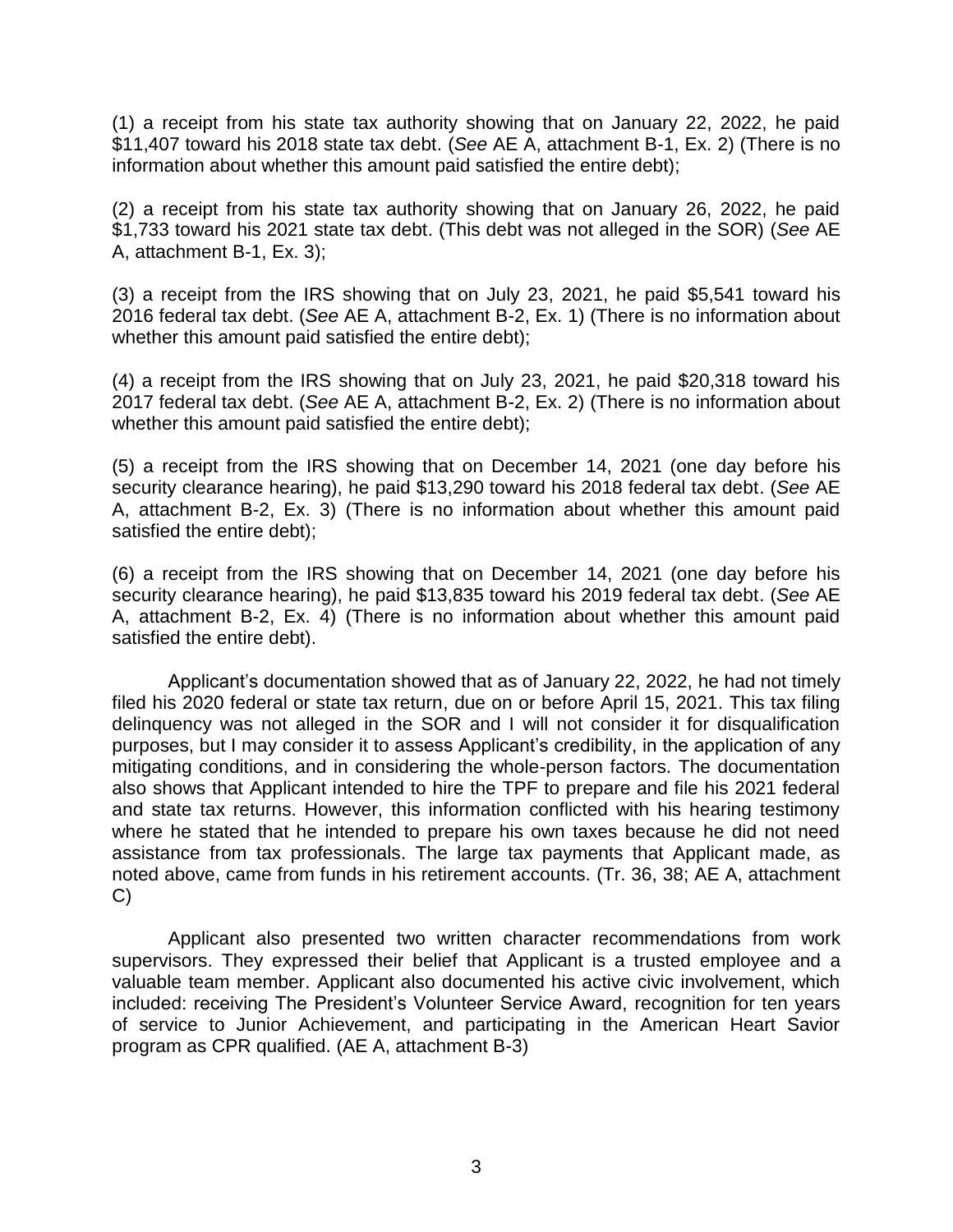Applicant testified that his financial assets included a \$700,000 home that was nearly completely paid for and a retirement account valued at approximately \$100,000. (Tr. 30)

#### **Policies**

 When evaluating an applicant's suitability for a security clearance, the administrative judge must consider the adjudicative guidelines. In addition to brief introductory explanations for each guideline, the adjudicative guidelines list potentially disqualifying conditions and mitigating conditions, which are used in evaluating an applicant's eligibility for access to classified information.

 These guidelines are not inflexible rules of law. Instead, recognizing the complexities of human behavior, these guidelines are applied in conjunction with the factors listed in the adjudicative process. The administrative judge's overarching adjudicative goal is a fair, impartial, and commonsense decision. According to AG ¶ 2(a), the entire process is a conscientious scrutiny of a number of variables known as the "whole-person concept." The administrative judge must consider all available, reliable information about the person, past and present, favorable and unfavorable, in making a decision.

The protection of the national security is the paramount consideration. AG  $\P$  2(b) eligibility will be resolved in favor of the national security." In reaching this decision, I have drawn only those conclusions that are reasonable, logical, and based on the requires that "[a]ny doubt concerning personnel being considered for national security evidence contained in the record.

 Under Directive ¶ E3.1.14, the Government must present evidence to establish responsible for presenting witnesses and other evidence to rebut, explain, extenuate, or mitigate facts admitted by applicant or proven by Department Counsel, and has the controverted facts alleged in the SOR. Under Directive ¶ E3.1.15, an "applicant is ultimate burden of persuasion to obtain a favorable security decision."

 A person who seeks access to classified information enters into a fiduciary relationship with the Government predicated upon trust and confidence. This relationship transcends normal duty hours and endures throughout off-duty hours. The Government reposes a high degree of trust and confidence in individuals to whom it grants access to classified information. Decisions include, by necessity, consideration of the possible risk that an applicant may deliberately or inadvertently fail to safeguard classified information. Such decisions entail a certain degree of legally permissible extrapolation about potential, rather than actual, risk of compromise of classified information.

 Section 7 of EO 10865 provides that decisions shall be "in terms of the national interest and shall in no sense be a determination as to the loyalty of the applicant concerned." *See also* EO 12968, Section 3.1(b) (listing multiple prerequisites for access to classified or sensitive information).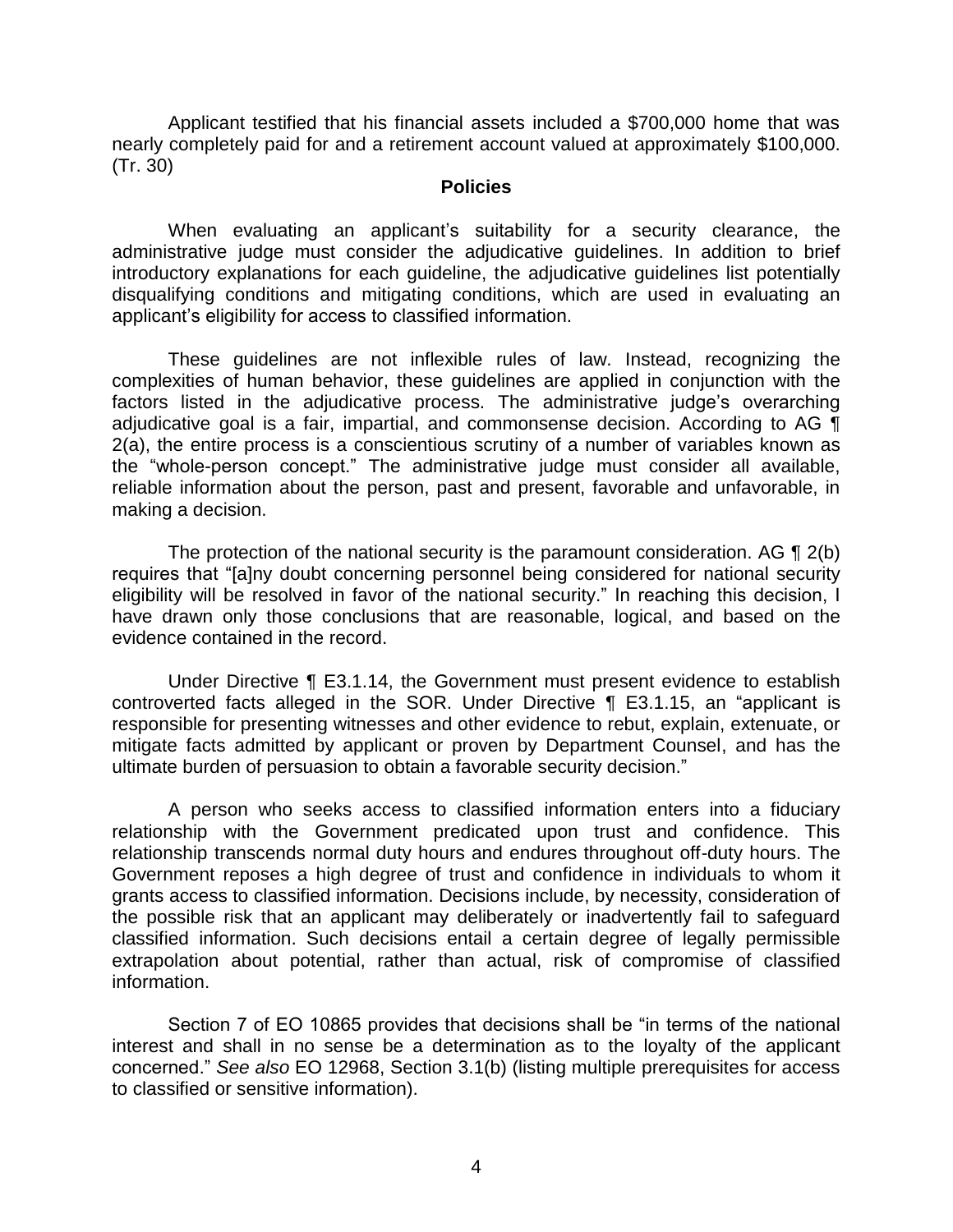## **Analysis**

## **Guideline F, Financial Considerations**

AG ¶ 18 expresses the security concern for financial considerations:

Failure to live within one's means, satisfy debts, and meet financial obligations may indicate poor self-control, lack of judgment, or unwillingness to abide by rules and regulations, all of which can raise questions about an individual's reliability, trustworthiness, and ability to protect classified or sensitive information. Financial distress can also be caused or exacerbated by, and thus can be a possible indicator of, other issues of personnel security concern such as excessive gambling, mental health conditions, substance misuse, or alcohol abuse or dependence. An individual who is financially overextended is at greater risk of having to engage in illegal or otherwise questionable acts to generate funds. Affluence that cannot be explained by known sources of income is also a security concern insofar as it may result from criminal activity, including espionage.

 The guideline notes several conditions that could raise security concerns. I have considered all of them under AG ¶ 19 and the following potentially applies:

(c) a history of not meeting financial obligations; and

 (f) failure to file or fraudulently filing annual Federal, state, or local income tax returns or failure to pay annual Federal, state, or local income tax as required.

required.<br>Applicant failed to timely file his 2017-2019 federal and state income tax returns, or make timely payments toward his 2016-2019 federal and state tax debt. The record evidence supports all the SOR allegations. I find the above disqualifying conditions are raised.

 The guideline also includes conditions that could mitigate security concerns arising from financial difficulties. I have considered all of the mitigating conditions under AG ¶ 20 and the following potentially apply:

(b) the conditions that resulted in the financial problem were largely beyond the person's control (e.g., loss of employment, a business downturn, unexpected medical emergency, a death, divorce or separation, clear victimization by predatory lending practices, or identity theft), and the individual acted responsibly under the circumstances; and

(g) the individual has made arrangements with the appropriate tax authority to file or pay the amount owed and is in compliance with those arrangements.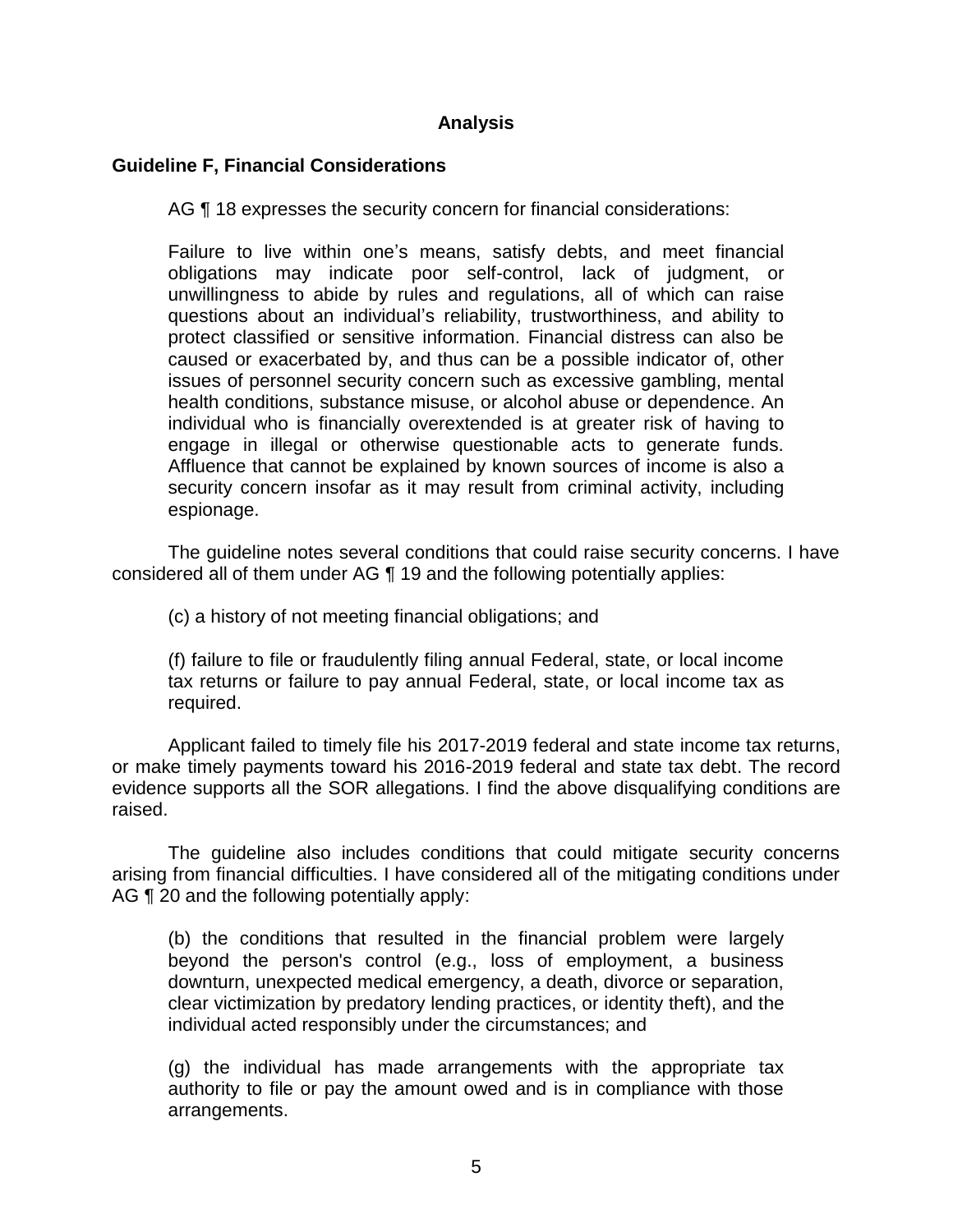Applicant documented that he has paid some amounts toward his delinquent income tax debt to both the IRS and the state taxing authority. However, he failed to produce documentation to show that the federal and state tax debts were completely paid. Additionally, all his documented payments came after the issuance of the SOR. Timely filing his yearly tax returns and paying what he owed was not beyond Applicant's control and also shows irresponsibility on his part. While there is evidence of late payments for tax years 2016-2019 of his federal returns and 2018 of his state returns, he did not provide documentary evidence of filed federal or state tax returns for those years. His non-filing and delay in filing shows a lack of reliability, trustworthiness, and good judgment. AG ¶¶ 20(b) and 20(g) do not apply.

#### **Whole-Person Concept**

 Under the whole-person concept, the administrative judge must evaluate an applicant's eligibility for a security clearance by considering the totality of the applicant's conduct and all the circumstances. The administrative judge should consider the nine adjudicative process factors listed at AG  $\P$  2(d):

(1) the nature, extent, and seriousness of the conduct; (2) the circumstances surrounding the conduct, to include knowledgeable participation; (3) the frequency and recency of the conduct; (4) the individual's age and maturity at the time of the conduct; (5) the extent to which participation is voluntary; (6) the presence or absence of rehabilitation and other permanent behavioral changes; (7) the motivation for the conduct; (8) the potential for pressure, coercion, exploitation, or duress; and (9) the likelihood of continuation or recurrence.

Under AG ¶ 2(c), the ultimate determination of whether to grant eligibility for a security clearance must be an overall commonsense judgment based upon careful consideration of the guideline and the whole-person concept.

 I considered the potentially disqualifying and mitigating conditions in light of all relevant facts and circumstances surrounding this case. I have incorporated my comments under Guideline F in my whole-person analysis. Some of the factors in AG ¶ 2(d) were addressed under that guideline, but some warrant additional comment.

 I considered Applicant's long civilian work history, his supervisors' letters of support, and his civic activities. However, his handling of his tax issues over a multi-year period causes me to question his trustworthiness, reliability, and good judgment.

 Overall, the record evidence leaves me with questions and doubts about Applicant's eligibility and suitability for a security clearance. For all these reasons, I conclude Applicant has not mitigated the financial considerations.